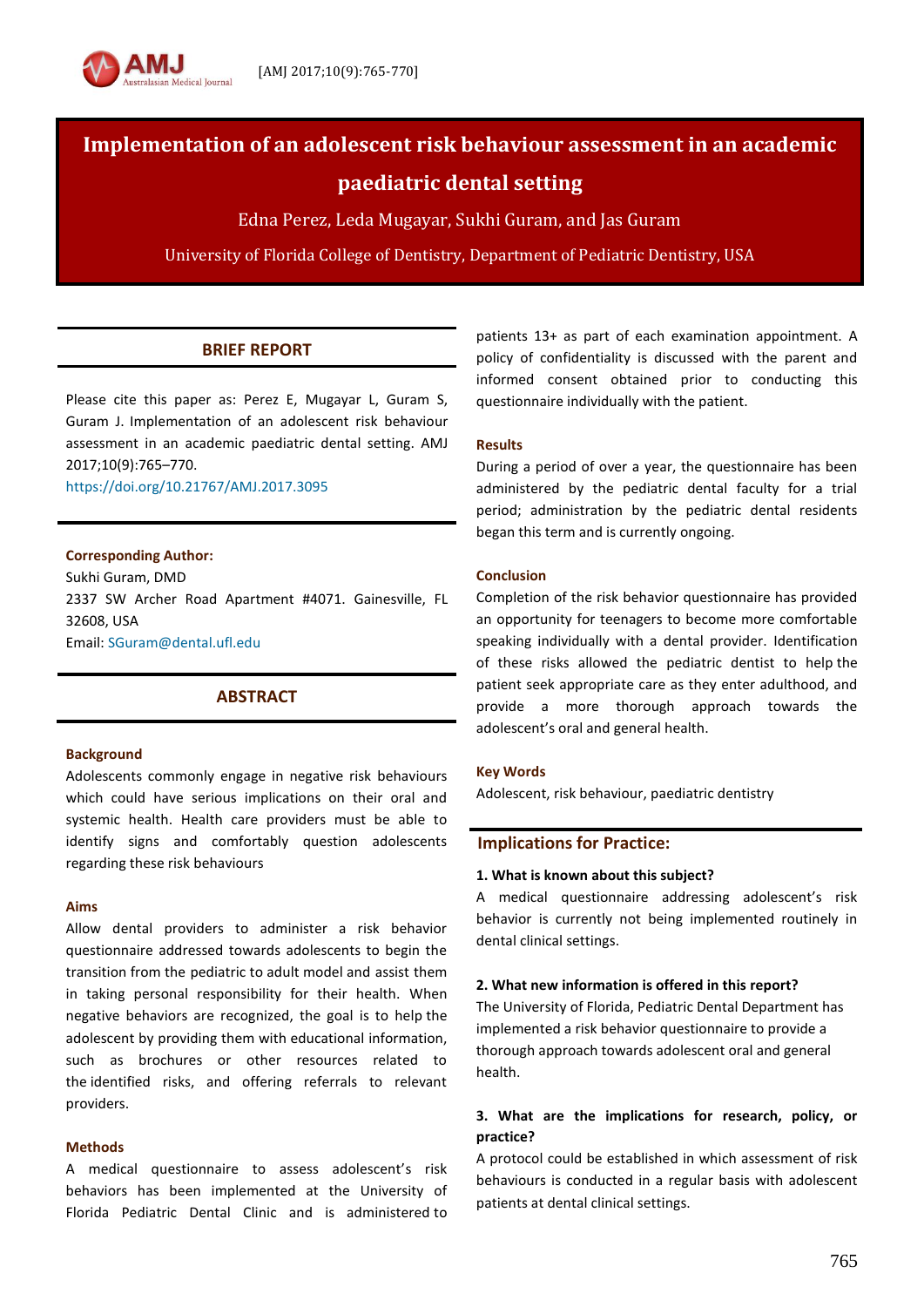

## **Background**

Adolescence is a period of physical and mental growth, in which individuals are likely to participate in negative risk behaviours. Negative risk behaviours include choices in lifestyle activities, such as tobacco use, unsafe sex, oral piercings that may compromise mental and physical health and increase a patient's risk of suffering from a particular condition, illness, or injury. Major categories of negative risk behaviours include alcohol and drug use, sexual behaviour, mental health, and nutritional aspects.

The American Academy of Pediatric Dentistry guidelines site a few examples of oral problems associated with adolescent behaviors. This list includes but is not limited to: oral manifestations of sexually transmitted diseases, intra-oral and peri-oral piercing with local and systemic effects, changes in dietary habits, traumatic injury in athletic or other activities, perimyolysis due to bulimia, and effects of oral contraceptives and antibiotics on periodontal structures.<sup>1</sup> Recently, the University of Florida Graduate Pediatric Dentistry Department has obtained approval to administer a medical questionnaire to adolescent patients that identifies negative risk behaviors which could compromise the patient's overall health. With the administration of this questionnaire, dental providers will have the opportunity to gather information and provide a more comprehensive care. In addition, the questionnaire permits the adolescent patient to begin the transition from the pediatric to adult model aiming to assist them in taking personal responsibility for their health.

It is well documented that adolescents are more prone to participate in risk behavior in comparison to adults.<sup>2</sup> For example; there is a 40 per cent chance that a 17-year-old male patient has had more than 5 drinks in a row within the last month, and a 40 per cent chance that he uses tobacco. In addition, there is a 61 per cent chance that this patient is sexually active, as he is in the age group most commonly diagnosed with sexually transmitted diseases. 2 Four factors explain why adolescents are most susceptible to engage in unhealthy risk behaviours. However, first we must answer, "Are all risks bad"? The answer is no, risk behavior is a normal part of growing up. By taking risks, we learn more about the world, discover our own capabilities, and allow ourselves to enjoy new experiences. However, the delineation between healthy and unhealthy risks must be clearly defined. Healthy risk behaviors can include sports and traveling. Healthy risks can equally warrant negative health outcomes; however, these risks should be classified as a healthy part of adolescent development. Unhealthy risk behavior, as described previously by Jessor, should include unprotected sex and drug use.<sup>3</sup> Take for instance oral piercing which have become increasingly popular amongst adolescents. In a retrospective study conducted by Inchingolo et al. from 108 patients surveyed, 70 per cent of patients experienced mucosal atrophy, 80 per cent experienced perilesional edema 2–3 days after surgery, and 90 per cent experiences post-op bleeding 12 hours after surgery.<sup>4</sup> The above study findings corroborate the importance for the adolescents to be aware of the associated health consequences from their risk behaviors.

As health care providers, it is not only crucial to be able to recognize signs of negative risk behavior, but to be able to comfortably speak to adolescent patients regarding the consequences from these behaviors and provide the indicated information to seek further care. In order for these providers to express sincere concern and empathy it is important to react in a non-threatening manner, and to have an excellent understanding as to the reasons why adolescents are more prone to engage in negative risk behaviors. There are four main reasons why adolescents are most susceptible to engage in unhealthy risk behavior. The following risk factors include: (1) Family structure and influence of parents (2) Environmental risks including peer groups and the media (3) Stage of brain development in adolescents (4) Lack of awareness.<sup>3</sup>

The family structure has a significant impact on adolescent risk behavior. Direct communication initiated by parents towards their children regarding their expectations towards negative risk behaviors is critical.<sup>5</sup> A questionnaire conducted by Nelson et al. found that students who perceived a satisfactory relationship with their parents and parents who successfully communicate their expectations regarding risk behavior to their children had a meaningful influence on the reduction of unhealthy risk behavior.<sup>5</sup> Adolescents are more prone to engage in negative risk behaviors if the peer group they frequently associate with participate in these activities as well. They tend to migrate towards these deviant peer groups when there is high family conflict in the household. Ary and Duncan suggested that high family conflict leads to less parent-child involvement, which ultimately results in poor parental monitoring and associations with deviant peer groups. 6 Therefore, the household is a primary cause of adolescent negative risk behavior if there is high conflict and if parents do not successfully communicate their expectations regarding risk behaviors to their children.<sup>6</sup> It is important that health care providers convey the extent of parents' continued influence on their adolescent children and the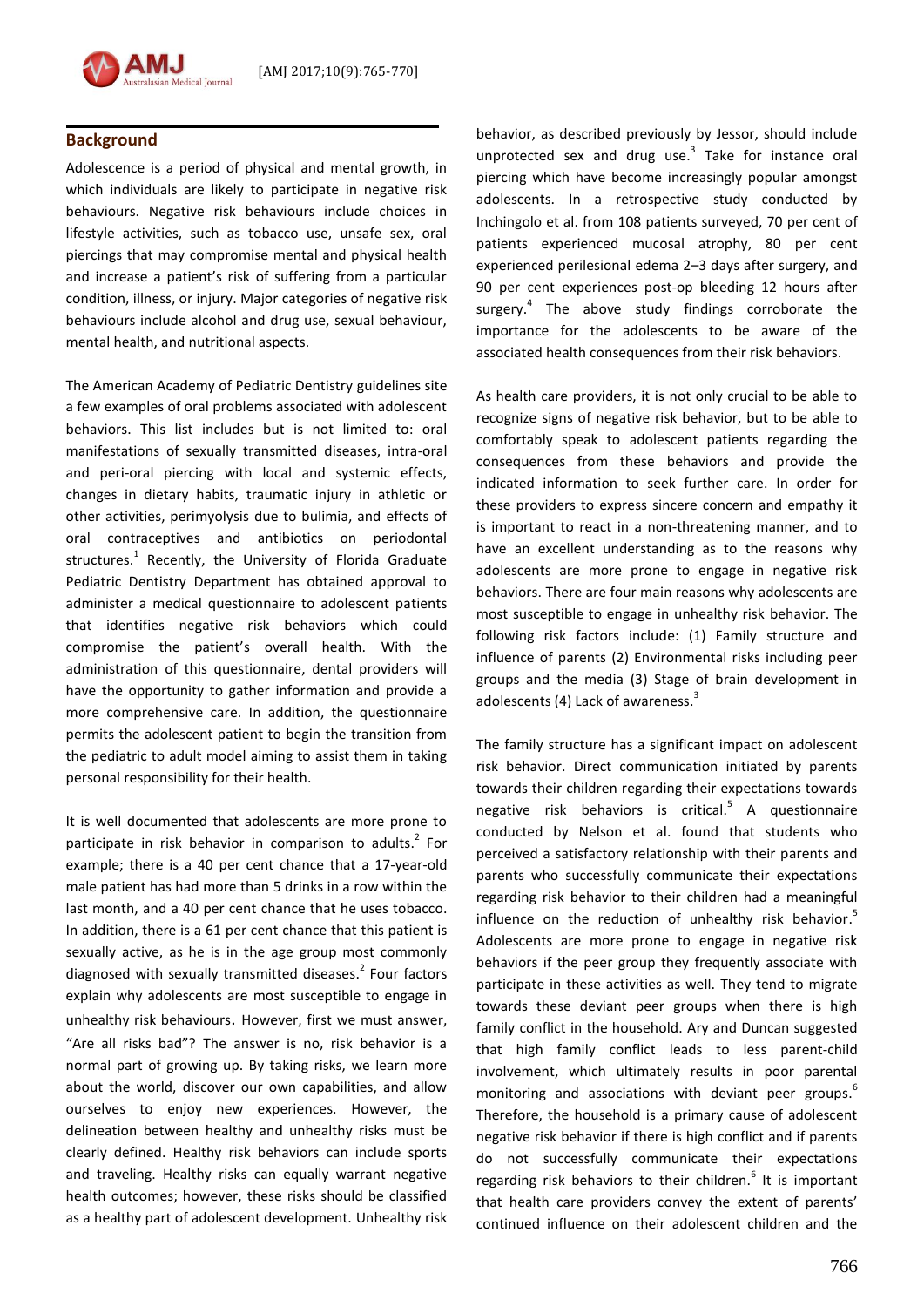

value of communication that helps to maintain the childparent relationship.

Peer groups are a safe arena for adolescents to engage in negative risk behaviours. 7 These groups can provide an environment in which adolescents can learn, clarify, and maintain norms for social behaviors as well as practice these behaviors promoting socioemotional competence during a time when youth are attempting to establish their identity and autonomy from their parents.<sup>7</sup> A psychology study conducted by Gardner and Steinburg found that peer effects on risk taking and risky decision-making were stronger among adolescents than adults. Peer groups that focus on unhealthy risk behaviors tend to "idolize" its members that participate in the risk behavior, and offer acceptance to those who participate.<sup>8</sup> Acceptance is a monumental psychosocial reinforcement for the developing adolescent who is trying to figure out their identity and belonging in the world.

Media also plays a major role in adolescent risk behavior. During the process of adolescence, youths are vulnerable to external influence. They are a more direct target for the media, especially when adult role models are absent. Media constantly flashes models of nutrition, beauty, and health that are often not compatible with the social and economic conditions of youth or their stage of development. These "perfect models" portrayed by the media often lead to negative risk behaviors including nutritional disorders, psychological issues, and disturbances in the body. In the United States, studies have demonstrated that 10–30 per cent of the occurrences of acts of violence, sex, and use of drugs can be attributed to the influence exerted by the media.<sup>9</sup>

Neurologists have investigated the developing adolescent brain to explain risk behavior. Steinburg in "Risk Taking in Adolescence" proposes that adolescents' inclination to engage in risky behavior is not due to irrationality or ignorance. Instead, Steinberg claims there is a temporal gap between puberty, which impels adolescents toward thrill seeking, and the slow maturation of the cognitive-control system, which regulates these impulses, makes adolescence a time of heightened vulnerability for risky behavior. $10,11$ Adolescents enjoy excitement, intensity and arousal. They are the first to see the latest horror movie, waiting to ride the most dangerous roller coaster at the amusement park, and enjoy video games that shock their senses. Adolescence is a time when sex, drugs, very loud music, and other high stimulation experiences take great appeal. Brain imaging studies have shown that several areas of the brain make

adolescents more sensitive to the rewards of peer relationship than adults.<sup>10</sup>

The last reason that is worth mentioning to explain adolescent risk behavior is the development of "new risk behaviors". Although parent and school education programs have proven to be unsuccessful in influencing risk behavior outcome, there are novel risk behaviors where a lack of knowledge does exist. For example, hookah smoking is a fast-growing phenomenon experienced among adolescents. Studies indicate that many parents are unsure how the health risks from cigarette smoking compare to the health risks of hookah smoking. Majority of parents and adolescents believe that hookah smoking is a safer alternative to cigarette smoking, which is not the case.<sup>12</sup>

Understanding the reasons why adolescents are prone to engage in negative risk behavior will allow dentists to perform more comprehensive care, express understanding and empathy when caring for these patients, and raise their awareness on health compromising behaviors that they can encourage adolescents to discontinue

#### **Methods**

## **Protocol for administration of the Adolescent Medical Questionnaire**

The University of Florida Pediatric Dental Department has currently implemented a medical questionnaire to assess adolescent's risk behaviors in the clinical setting. The questionnaire was developed based on a portion from the Pediatric Medical History form published on the American Academy of the Pediatric Dentistry Reference Manual.<sup>13</sup> Completion of the risk behavior questionnaire provides an opportunity for teenagers to become more comfortable speaking alone with an adult healthcare provider, to help begin the transition from the pediatric to adult model, and assist patients in taking responsibility for their health.

The questionnaire is completed with the adolescent patients (age 13+), as part of each new patient or recall examination appointment. The dentist must explain to the parents why it is important to conduct the adolescent questionnaire and subsequently a confidentiality policy is reviewed with the parent or legal guardian. The policy clearly outlines that information disclosed to the dentist by an adolescent patient will remain confidential to the extent permitted by law. Specific exceptions include if the patient discloses a plan to harm himself/herself or someone else or if the patient discloses information about being sexually or physically abused. In these cases, appropriate action must be taken to ensure everyone's safety. Adolescent patients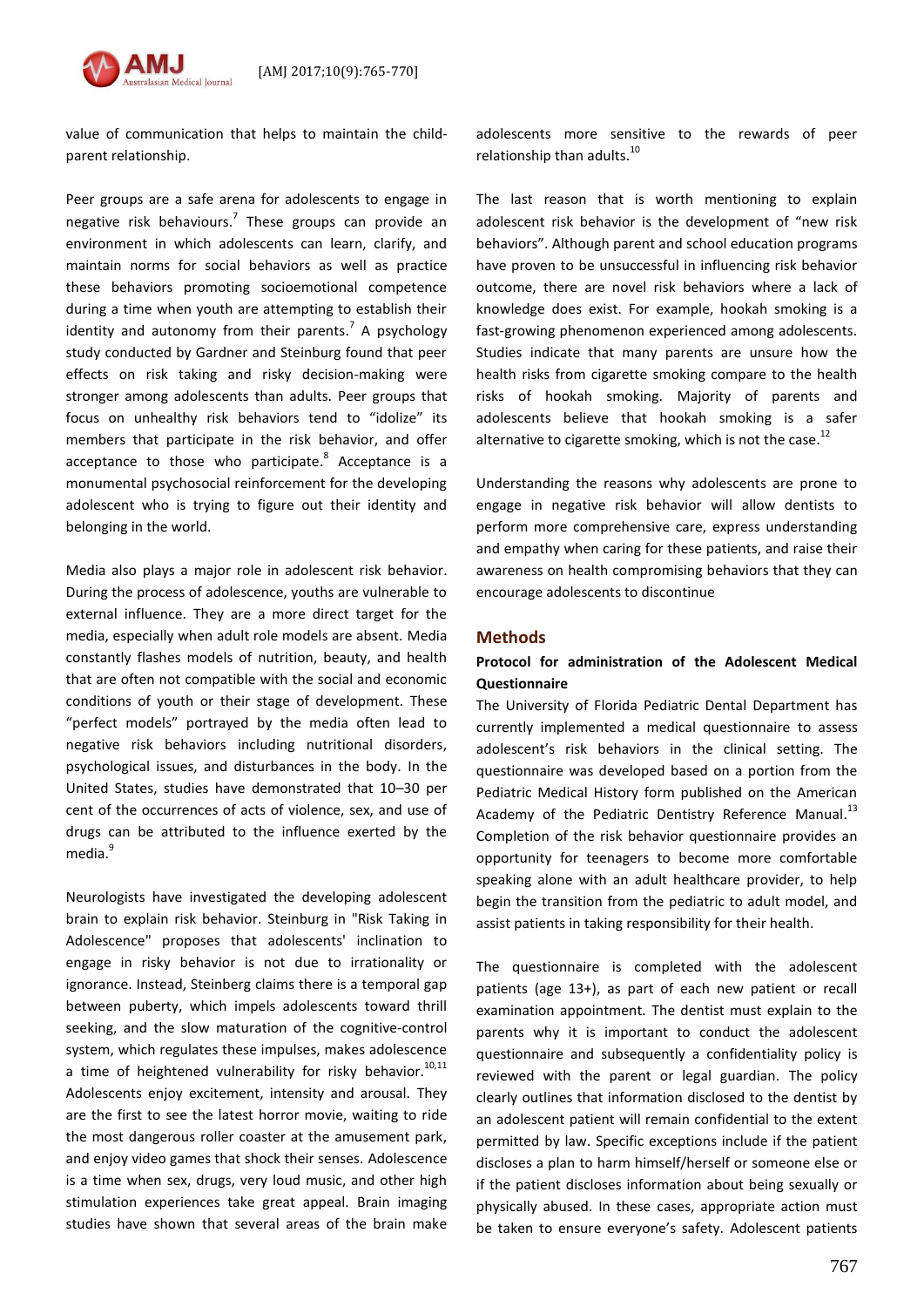

are encouraged to answer all of the questions truthfully, but they could opt not to answer an item. The last question they are asked is if they will like to discuss any other concerns confidentially with their dentist.

When appropriate, dentists are to encourage adolescent patients to share important information with their parents and provide guidance in doing so. The dentist is available to speak privately with parents during the visit about concerns the parents want to share about their child. However, the adolescent patient's confidentiality will be maintained during these discussions. These confidentiality considerations also extend to any telephone calls that the dentist may have with adolescent patients about their healthcare, including discussions about appropriate referrals or evaluations/results.

Once the parent has agreed to the confidentiality policy then their consent is recorded in the electronic record. Completion of the questionnaire occurs only between the dentist and the adolescent patient. Dental assistants are requested to remain out of the operatory during this time. If the dentist considers the adolescent patient should seek medical help, with approval of the adolescent patient, they are provided with informational brochures or referrals are made to appropriate healthcare providers.

## **Preparation and Experiences from the Administration of the Adolescent Questionnaire**

Dental residents and faculty at the University of Florida Paediatric Dentistry Department have participated in several seminars regarding adolescents and risk behaviour. For the past year, paediatric dental faculty have been administering the questionnaire. More recently, the paediatric dental residents have been introducing the questionnaire as a regular part of their recall and new adolescent patient visits. Although most teenagers deny participating in risk behaviours, several patients reported the contrary. Subsequently, the dentist provided the adolescent patient with avenues to seek care.

The primary method for helping adolescent patients seek care after negative risk behaviours have been identified is to provide informational brochures. Informational brochures with helpful medical advice for smoking cessation, pregnancy, sexually transmitted diseases are available at the dental clinic for the patients. In certain cases, the adolescent patient has asked the dental provider to help them seek care and a referral to a primary care physician has been placed.

During one clinical situation at the Graduate Paediatric Dental Clinic, while a resident was trying to obtain consent to administer the questionnaire, the parent declined because their child sees a different resident for each appointment. The parent was concerned that the health information provided might not remain confidential. This practice of seeing a different residents or dental students for each appointment is commonplace in academic settings, as compared to private practice where continuity of care with the same dentist is expected. Therefore, explaining patient rights and ensuring parents and guardians that the information from the patient records are confidential is a skill that all dentists must acquire.

Overall, most adolescent patients handle the questionnaire maturely and have responded sensibly when any advice had been given with regards to some of their risk behaviours and the health consequences.

## **Discussion**

In addition to a physician, the dentist is the first professional an adolescent may establish a trusting relationship with outside of their household. Compared to the sporadic encounters they have with medical doctors, teenagers will probably be seen by dental providers at least twice a year. Thus, dentists could play a critical role in detecting signs of risk behaviour and should be adequately trained to discuss those behaviours with adolescents, so that they know how to help them seek care when indicated.

For the dental providers to properly serve the adolescent patients, they must demonstrate empathy, and be sufficiently trained to question them in a non-invasive manner in order for them not to feel scared in revealing their intimacy. Education and training towards adolescent patients may not been formally implemented in the dental academics. In comparison, to the medical field, where the residencies in paediatrics, family and internal medicine require training in adolescent care; paediatrics is the only dental residency with the time committed to adolescent medicine. 14 Although these programs include training experiences directed towards taking care of teenagers, many practicing physicians feel inadequately trained to screen and address risk-taking behaviours. <sup>15</sup> Therefore, in medicine and dentistry needs to be greater awareness as to the problems adolescent patients face as they mature into adulthood and how many of these risk behaviours could have severe medical consequences.

There should be an emphasis for practitioners to use new technologies, when applicable, as a correct approach for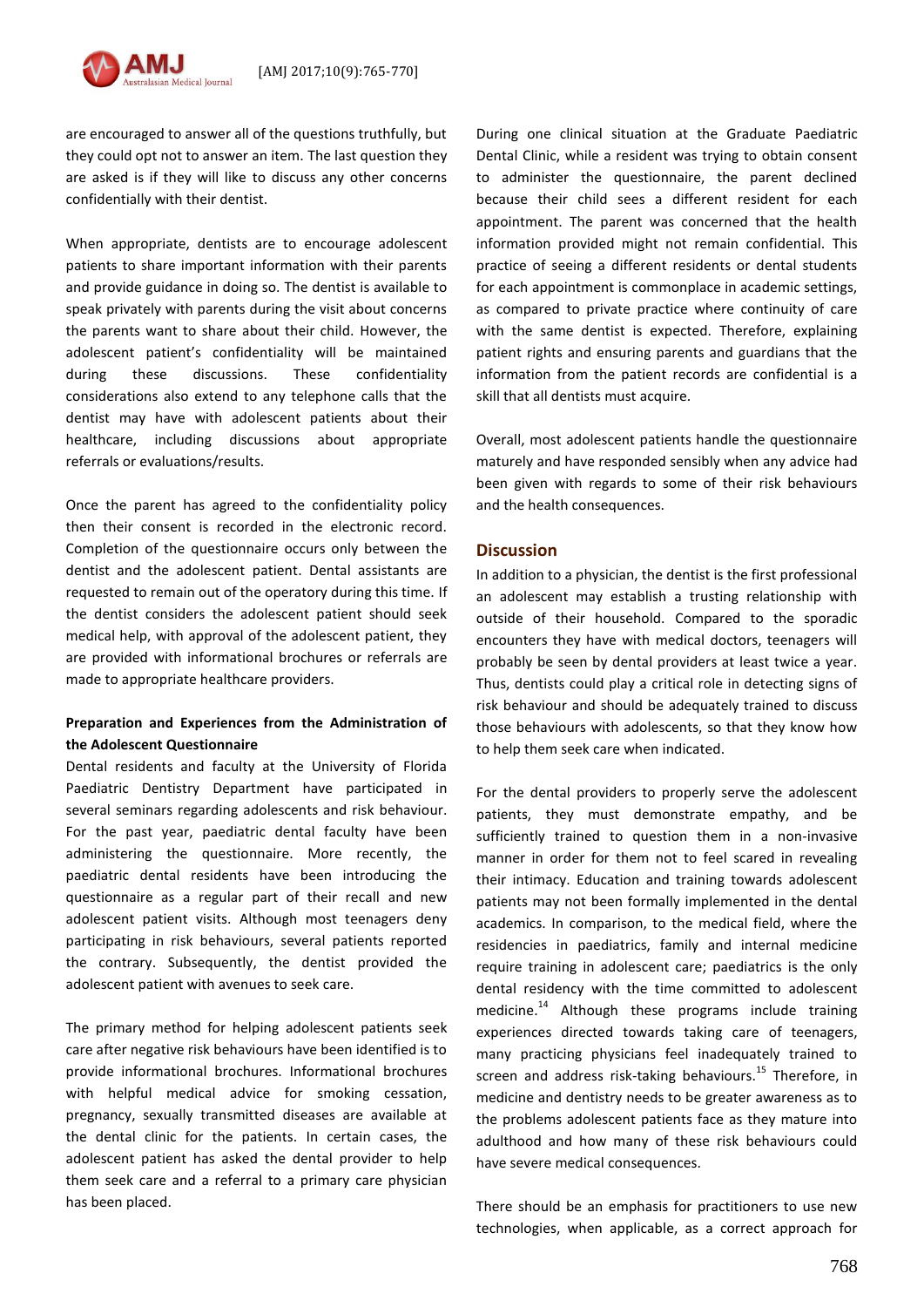diagnosing oral manifestations from risk behaviours. Detecting and diagnosing lesions early is difficult, as it is not uncommon for a precancerous lesion to be incorrectly diagnosed as a specific inflammatory manifestation. One of the newer technologies used to diagnose cancers early, specifically intra-oral squamous cell carcinoma, is Bioimpedance. A study conducted by Tatullo et al. provided evidence showing that Bioimpedance, which specifically measures the electrical properties of biological tissue, can successfully characterize healthy and clinically oral lichen planus affected mucosa.<sup>16</sup> In addition to using new technologies to identify oral pathology, dental practitioners must be proficient at providing correct differential diagnosis when pathology is detected. No disease should be ruled out until a proper pathology assessment has been conducted. Just because an adolescent patient indicates that they participate in a certain risk, the practitioner should not jump to a diagnosis before ruling out other causes. Pathology can occur in the most atypical locations and a thorough examination must be completed for each case. Take for instance a case presentation conducted by Inchingolo et al. where a tongue lesion, specifically macroglosia and bleeding, was thought to be simply due to tongue biting and was ultimately found to be Non- Hodgkins Lymphoma.<sup>17</sup>

Future studies regarding the topics of adolescents, risk behaviours, and their associated oral manifestations could be of great benefit in order to achieve a more thorough approach when treating this patient population. For instance, this research is necessary to assess the percentage of adolescent patients and their consenting legal guardians who are allowing participation in the questionnaire. In addition, studies to assess the comfort level of the adolescent patient and the healthcare provider during administration of the questionnaire would be helpful as well. The findings from the studies mentioned above would particularly be valuable for training purposes. Health care providers who feel uncomfortable administering the questionnaire and discussing risk behaviours with adolescent patients may need additional training to gain comfort.

#### **Conclusion**

Overall, the goal to implement the Adolescent Medical Questionnaire as routine part of every dental visit has been nearly fulfilled in our pediatric dental residency program at the University of Florida. Through either personal feedback by the adolescent patient or facial expressions of comfort and relief, the overall impression from the implementation of the questionnaire into the academic dental setting has been successful and beneficial to this unique patient

population. However, further research needs to be conducted in order to confirm effectiveness of the questionnaire. The pediatric dental residents and faculty have also provided positive feedback to the seminars regarding adolescent patient management. These seminars provided at the Graduate Pediatric Dental Department have helped raise awareness to a unique patient population who may require further guidance to avoid major health consequences from their risk taking. The reasons why adolescents are more prone to engage in negative risk behaviors are well reported in the literature. $^{11}$  It is critical for health care providers to be familiar with these reasons in order to have a better understanding of these patients. Better understanding allows for empathy, compassion, and sincerity when administering the questionnaire, which will permit the adolescent patient to feel more at ease. By helping adolescent patients understand that their actions and choices in life can have a direct impact on their overall health, we as healthcare providers are helping this patient population transition to the adult model of self-care. Risk behavior is an important topic in healthcare that needs to be addressed more frequently so that open communication can be established between the adolescent and the provider to benefit the overall systemic health of these patients.

#### **References**

1. Guideline on Adolescent Oral Health Care. American Academy of Pediatric Dentistry, 2015. Web. 15 Nov. 2016.

[http://www.aapd.org/media/Policies\\_Guidelines/?G\\_Ad](http://www.aapd.org/media/Policies_Guidelines/?G_Adoleshealth.pdf) [oleshealth.pdf.](http://www.aapd.org/media/Policies_Guidelines/?G_Adoleshealth.pdf)

- 2. Centers for Disease Control and Prevention. Surveillance Summaries. Morbidity and Mortality Weekly Report. 2004:53(No. SS-2).
- 3. Jessor R. Risk behavior in adolescence: A psychosocial framework for understanding and action. J Adolesc Health. 1991;12(8):597–605.
- 4. Inchingolo F, Tatullo M, Abenavoli FM, et al. Oral piercing and oral diseases: A short time retrospective study. Int J Med Sci. 2011;8(8):649–652.
- 5. Nelson BV, Patience TH, MacDonald DC. Adolescent risk behavior and the influence of parents and education. J Am Board Fam Pract. 1999;12(6):436–43.
- 6. Ary DV, Duncan TE, Biglan A, et al. Development of adolescent problem behavior. J Abnorm Child Psychol. 1999;27(2):141–50.
- 7. Forman-Alberti A. Facets of peer relationships and their associations with adolescent risk-taking behavior. American Psychological Association. 2015.